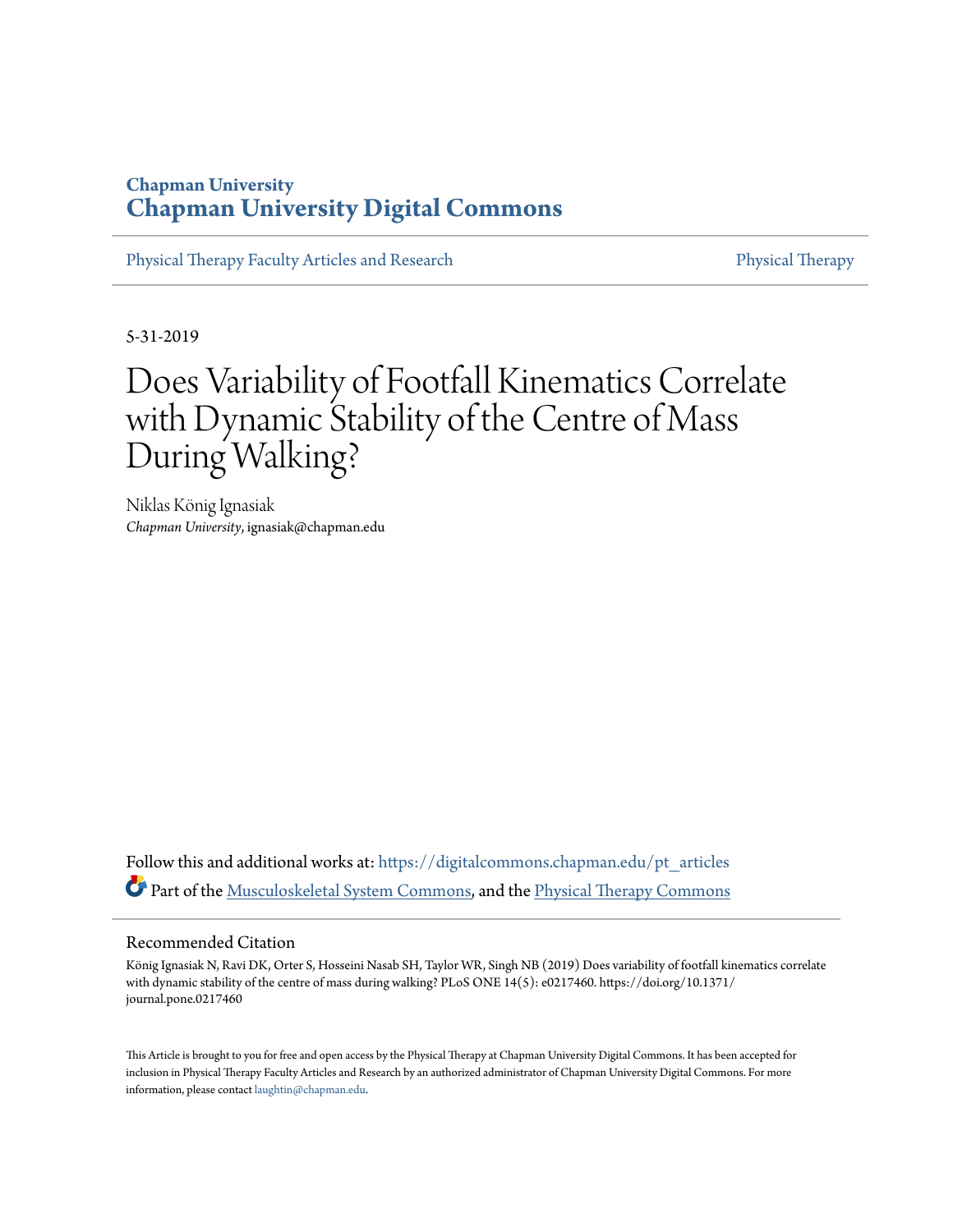## Does Variability of Footfall Kinematics Correlate with Dynamic Stability of the Centre of Mass During Walking?

#### **Comments**

This article was originally published in *PLoS ONE*, volume 14, issue 5, in 2019. [DOI: 10.1371/](https://doi.org/10.1371/journal.pone.0217460) [journal.pone.0217460](https://doi.org/10.1371/journal.pone.0217460)

#### **Creative Commons License**

**[Creative](https://creativecommons.org/licenses/by/4.0/)** 

**Fhis work is licensed under a** [Creative Commons Attribution 4.0 License.](https://creativecommons.org/licenses/by/4.0/) License

**Copyright**

The authors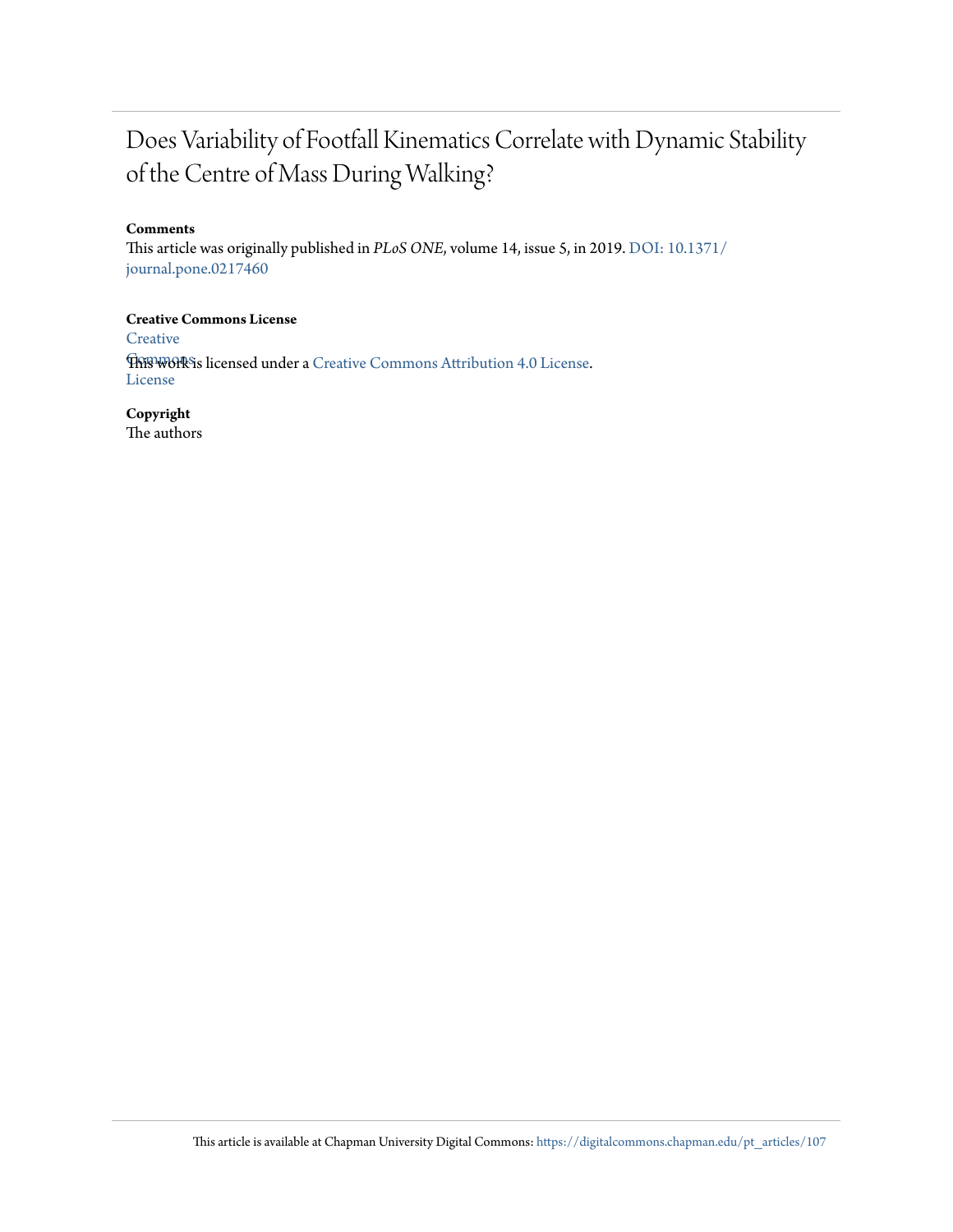

## **G** OPEN ACCESS

**Citation:** König Ignasiak N, Ravi DK, Orter S, Hosseini Nasab SH, Taylor WR, Singh NB (2019) Does variability of footfall kinematics correlate with dynamic stability of the centre of mass during walking? PLoS ONE 14(5): e0217460. [https://doi.](https://doi.org/10.1371/journal.pone.0217460) [org/10.1371/journal.pone.0217460](https://doi.org/10.1371/journal.pone.0217460)

**Editor:** Eric R. Anson, University of Rochester, UNITED STATES

**Received:** August 10, 2018

**Accepted:** May 13, 2019

**Published:** May 31, 2019

**Copyright:** © 2019 König Ignasiak et al. This is an open access article distributed under the terms of the Creative [Commons](http://creativecommons.org/licenses/by/4.0/) Attribution License, which permits unrestricted use, distribution, and reproduction in any medium, provided the original author and source are credited.

**Data Availability Statement:** Data are available on figshare (DOI: [10.6084/m9.figshare.8153819](https://doi.org/10.6084/m9.figshare.8153819)).

**Funding:** The author(s) received no specific funding for this work.

**Competing interests:** The authors have declared that no competing interests exist.

RESEARCH ARTICLE

# Does variability of footfall kinematics correlate with dynamic stability of the centre of mass during walking?

 ${\bf N}$ iklas König Ignasiak ${\bf \Theta}^{1,2}$ , Deepak K. Ravi $^1$ , Stefan Orter $^1$ , Seyyed Hamed Hosseini **Nasab1 , William R. Taylor1 \*, Navrag B. Singh<sup>1</sup>**

1 Institute for Biomechanics, ETH Zürich, Leopold-Ruzicka-Weg 4, Zurich, Switzerland, 2 Department of Physical Therapy, Chapman University, Irvine, California, United States of America

\* bt@ethz.ch

## Abstract

A stable walking pattern is presumably essential to avoid falls. Stability of walking is most accurately determined by the short-term local dynamic stability (maximum Lyapunov exponent) of the body centre of mass. In many studies related to fall risk, however, variability of step width is considered to be indicative of the stability of the centre of mass during walking. However, other footfall parameters, in particular variability of stride time, have also been associated with increased risk for falling. Therefore, the aim of this study was to investigate the association between short-term local dynamic stability of the body centre of mass and different measures of footfall variability. Twenty subjects performed unperturbed walking trials on a treadmill and under increased (addition of 40% body weight) and decreased (harness system) demands to stabilise the body centre of mass. Association between stability of the centre of mass and footfall parameters was established using a structural equation model. Walking with additional body weight lead to greater instability of the centre of mass and increased stride time variability, however had no effect on step width variability. Supported walking in the harness system did not increase centre of mass stability further, however, led to a significant decrease of step width and increase in stride time variability. A structural equation model could only predict 8% of the variance of the centre of mass stability after variability of step width, stride time and stride length were included. A model which included only step width variability as exogenous variable, failed to predict centre of mass stability. Because of the failure to predict centre of mass stability in this study, it appears, that the stability of the centre of mass is controlled by more complex interaction of sagittal and frontal plane temporal and spatial footfall parameters, than those observed by standard variability measures. Anyway, this study does not support the application of step width variability as indicator for medio-lateral stability of the centre of mass during walking.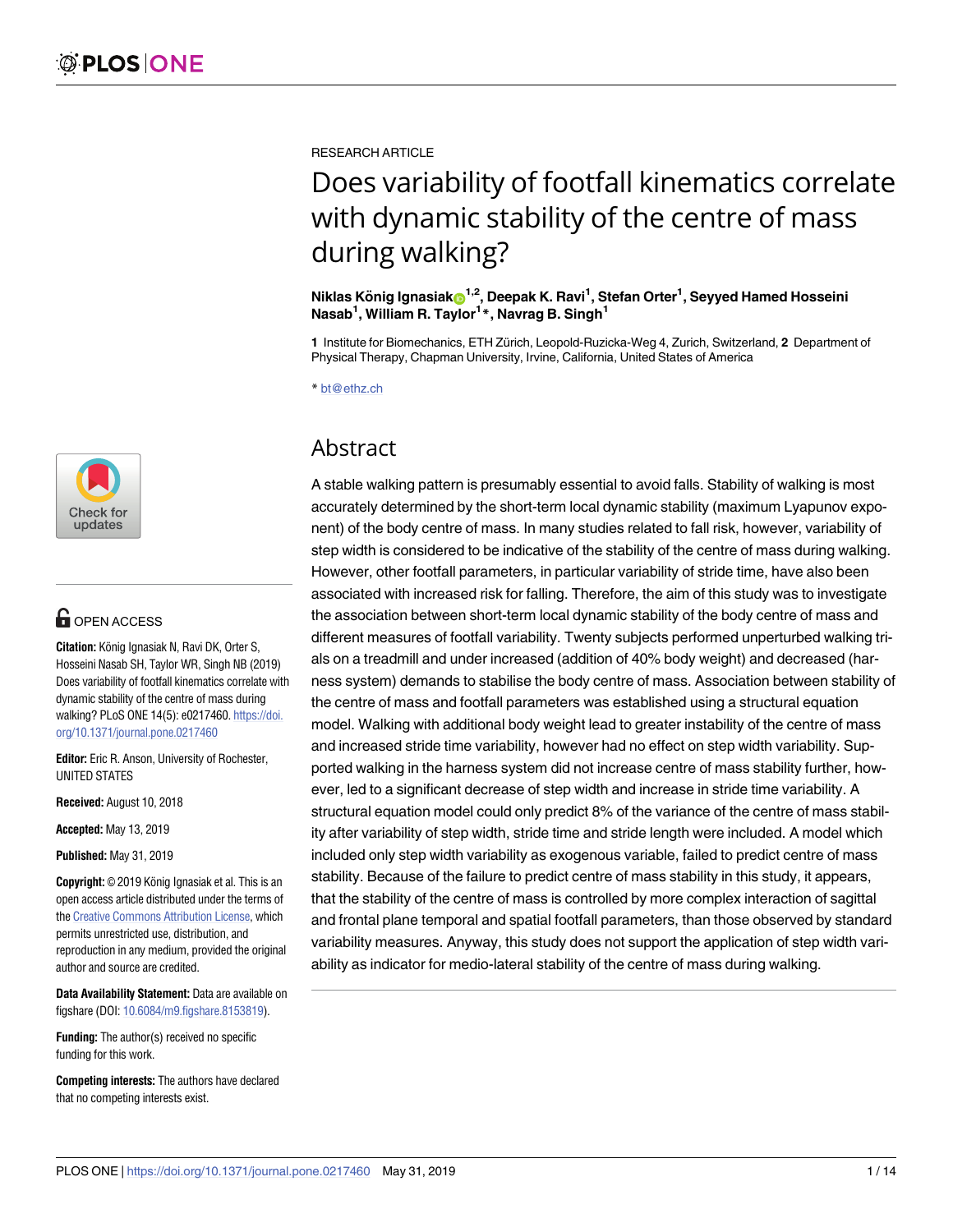#### <span id="page-3-0"></span>**Introduction**

An efficient walking pattern is characterised by a variety of distinct gait domains, such as pace, rhythm, symmetry, variability and balance  $[1, 2]$  $[1, 2]$  $[1, 2]$  $[1, 2]$ . With age, as well as in subjects with neuromotor deficits, all or some of these domains are perturbed, which ultimately results in an increased risk of falling [[3–5\]](#page-13-0). While measures to quantify variability during walking are known to be sensitive in the discrimination of faller and non-faller subjects, their power to estimate fall risk on an individual basis prior to a first fall, remains unclear  $[3, 6-8]$  $[3, 6-8]$  $[3, 6-8]$ . It is generally assumed that the movement of the centre of mass (CoM) during walking is maintained (returned back to a steady-state after a perturbation) by effectively negotiating the placement of our feet, formally described as the base of support (BoS), and provides the primary means for stabilizing the system  $[9-12]$  $[9-12]$ .

In line with this general assumption two different approaches have been considered to evaluate the relationship between movement of CoM and foot placement patterns to maintain stability during locomotion in humans: a) correlating the trajectories of the feet with the movement of CoM (for an exhaustive review on the topic please refer to [[12](#page-14-0)]) in order to *directly* address planned placement of the foot to negotiate balance from one step to the other [\[11,](#page-14-0) [13\]](#page-14-0), and b) using step width variability to *indirectly* assess both balance control [\[1](#page-13-0), [7](#page-13-0)] as well as fall risk [\[3](#page-13-0), [6](#page-13-0), [7](#page-13-0), [14](#page-14-0)] during walking over multiple consecutive steps. While a direct approach to establish the relationship between foot placement and the movement of the CoM might seem more valid and physiologically realistic, only individual observations in stroke patients have used this method [\[15\]](#page-14-0), and hence, such an approach has yet to find clinical uptake, at large. On the other hand, indirect approach of associating step width variability to assess fall risk is well accepted, perhaps due to the widespread availability of easy-to-use technological solutions (e.g. GAITRite system). While there is enough evidence to suggest an association between step-width variability and fall risk, its association with balance control (although assumed) remains largely unexplored.

Assessment of balance control during walking is a seminal issue and a well-researched topic [\[3](#page-13-0), [7](#page-13-0), [9,](#page-13-0) [16–18](#page-14-0)]. In static situations, the human body behaves like an inverted pendulum such that balance is achieved by maintaining the vertical projection of the CoM within the boundaries of the BoS [[19](#page-14-0)]. As the CoM is in forward motion during walking the simple inverted pendulum model assumptions need to be extended (c.f. Hof [\[9](#page-13-0), [18](#page-14-0)] for details) in order to incorporate both the projected CoM position as well as the body's velocity (i.e. the extrapolated centre of mass). Thus, the extrapolated movement of the CoM needs to be maintained within the BoS to achieve balance during dynamic scenarios. As walking is negotiated by alternating the placement of both feet (unilateral stance phases), in order to achieve medio-lateral (ML) stability during walking, the CoM is accelerated medio-laterally throughout the course of walking, such that the extrapolated CoM (XCoM) follows the BoS [[9](#page-13-0)]. Or vice versa, the subsequent steps must be placed according to the position and velocity of the CoM movement in order to maintain stability [\[13\]](#page-14-0). By incorporating the velocity of the CoM, Hof's biomechanical model of stability therefore allows predicting the behaviour of the entire system in the subsequent step. Here, XCoM has extensively been used to investigate the direct relationship between balance control and foot placement, relationship that is *specific* to each step. It remains unknown whether such relationship holds true *iteratively*, i.e. for longer than the immediate (preceding or subsequent) step. Finally, XCoM-based definition of stability or balance control does not provide any indication of system's ability to respond to perturbations, i.e. might not be well suited to address the dynamic aspects of balance control during walking.

Over longer timespans, dynamic stability has been defined as the ability of a system (here the biomechanical as well as neuromuscular [\[20\]](#page-14-0)) to respond to small internal or external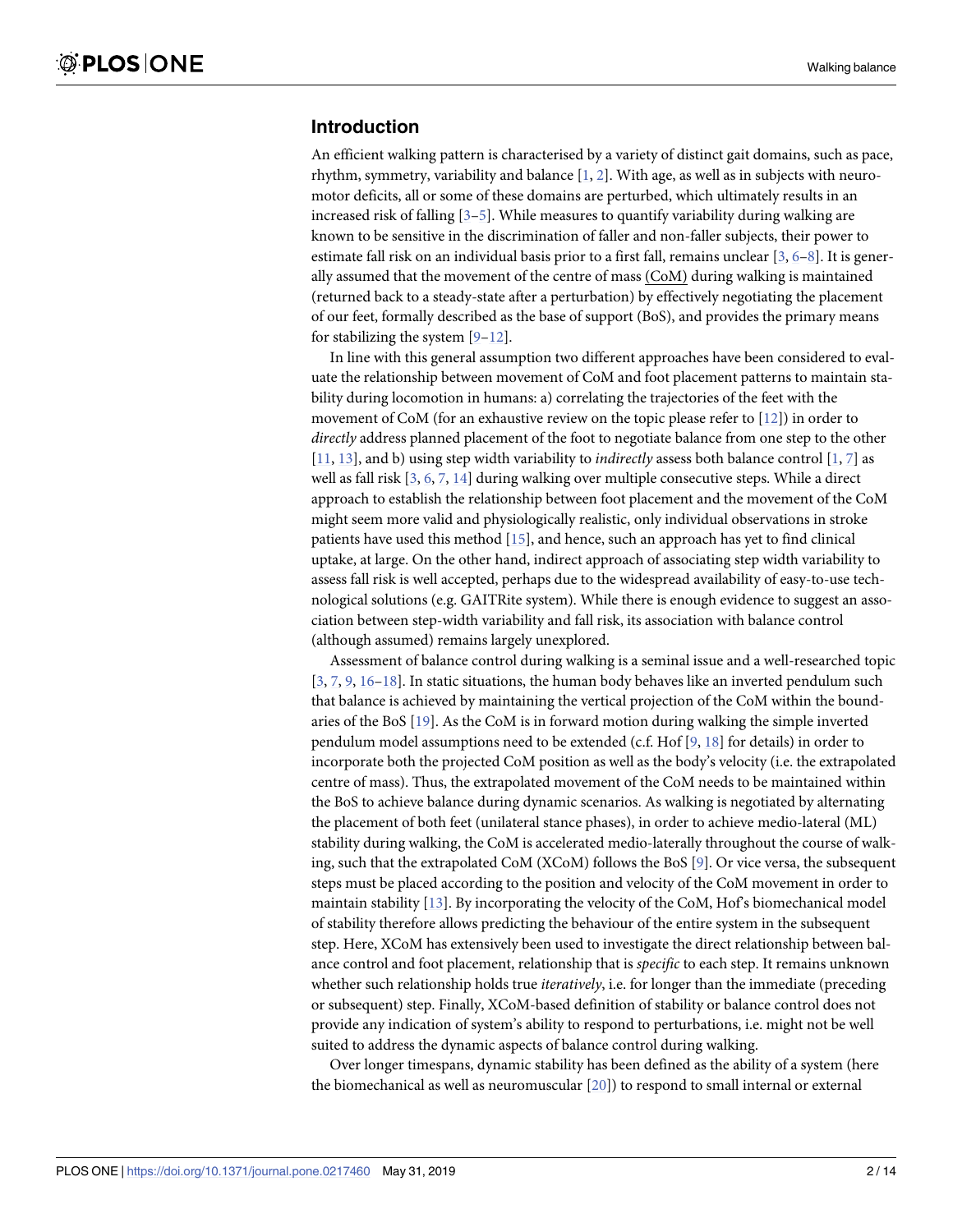<span id="page-4-0"></span>perturbations [[16](#page-14-0)]. Here, the dynamics of human walking are characterised by aperiodic, fractal-like, chaotic behaviour, thus highlighting temporal dependencies between steps [\[17,](#page-14-0) [20–](#page-14-0) [22\]](#page-14-0). The largest Lyapunov exponent (LyE) is a valid indicator for dynamic stability during walking and thus allows an *overall* quantification of non-linear gait behaviour over the entire duration of an observation [[20](#page-14-0)]. In principle, the LyE measures the maximal rate of spatiotemporal divergence of neighbouring trajectories over a certain time period, after the kinematic gait signal has been transformed into its appropriate state-space. Consequently, a system which is "insensitive to the applied perturbation", i.e. neighbouring trajectories that have a small rate of divergence or a fast rate of convergence, is interpreted as being dynamically stable [\[22,](#page-14-0) [23\]](#page-14-0). In the context of balance control during walking, it seems entirely plausible that in order to avoid falls, the neuromuscular system aims to stabilise the movement of the CoM during gait. Here variability, evaluated as the standard deviation (or coefficient of variation), of the step-width provides an *overall* assessment of negotiation in foot placement, and thereby and indirect indicator of balance control. Similar to spatial step-width variability in the ML direction, variability of temporal parameters of walking e.g. footfall kinematics, represents the domain of gait rhythmicity, or temporal steadiness in the AP direction [\[24–27](#page-14-0)], and such parameters have also been effective in identifying motor deficits and persons with a history of falls [\[4](#page-13-0), [6](#page-13-0), [24](#page-14-0)]. As LyE respects the temporal dynamics of the system, it might therefore be suitable for explaining the empirical relationships between balance control, rhythmicity, and even fall risk. We postulate that the LyE of the CoM movement trajectory in the ML direction over the entire duration of walking is a primary outcome measure to assess the neuromuscular system.

The key issues addressed within this study are: a) while it has been shown that foot placement supports balance control *specific* to each step, it is unknown whether this support is *iterative* (i.e. the role of preceding steps) and b) whether step-width variability is an *overall* indicator of balance control. Resolving these issues as well as investigating whether these associations change with weight-based perturbations will provide deeper understanding for the cross-modal interactions between balance control and the corresponding BoS, in both step *specific* as well as in an *overall* manner (popular among the clinical context). By assessing the relationship between dynamic stability of the CoM as a primary aim of the human neuromuscular control system and the respective footfall kinematics, it might be possible to extend our understanding of the empirical findings of disrupted rhythmicity and balance during walking and the risk of falling.

The aim of this study was to investigate which aspects of footfall kinematics are capable of predicting stability of the CoM, as determined by both XCoM as well as LyE. Here, we investigated the association between the XCoM and temporal and spatial footfall kinematics, not only on a step *specific* manner, but also *iteratively* (over 5 previous steps). Finally, we investigated whether step width variability is an overall assessment of dynamic balance control, by associating it with LyE of CoM. We hypothesize that specific weight-based perturbations will have distinct effects on the stability of the CoM in the ML direction and that those effects are accompanied by quantifiable changes in footfall kinematics over two different time scales, i.e. at a specific step as well as over the entire duration of a walking episode.

#### **Methods**

Prior to study participation each of the 20 healthy subjects (10 males and 10 females) provided written informed consent. The mean (SD) age, height and body mass of the participants was 27.0 (4.2) years, 175.7 (8.9) cm, and 71.6 (10.9) kg respectively. None of the subjects presented any form of musculoskeletal or neurological disorder or pain. The entire study protocol was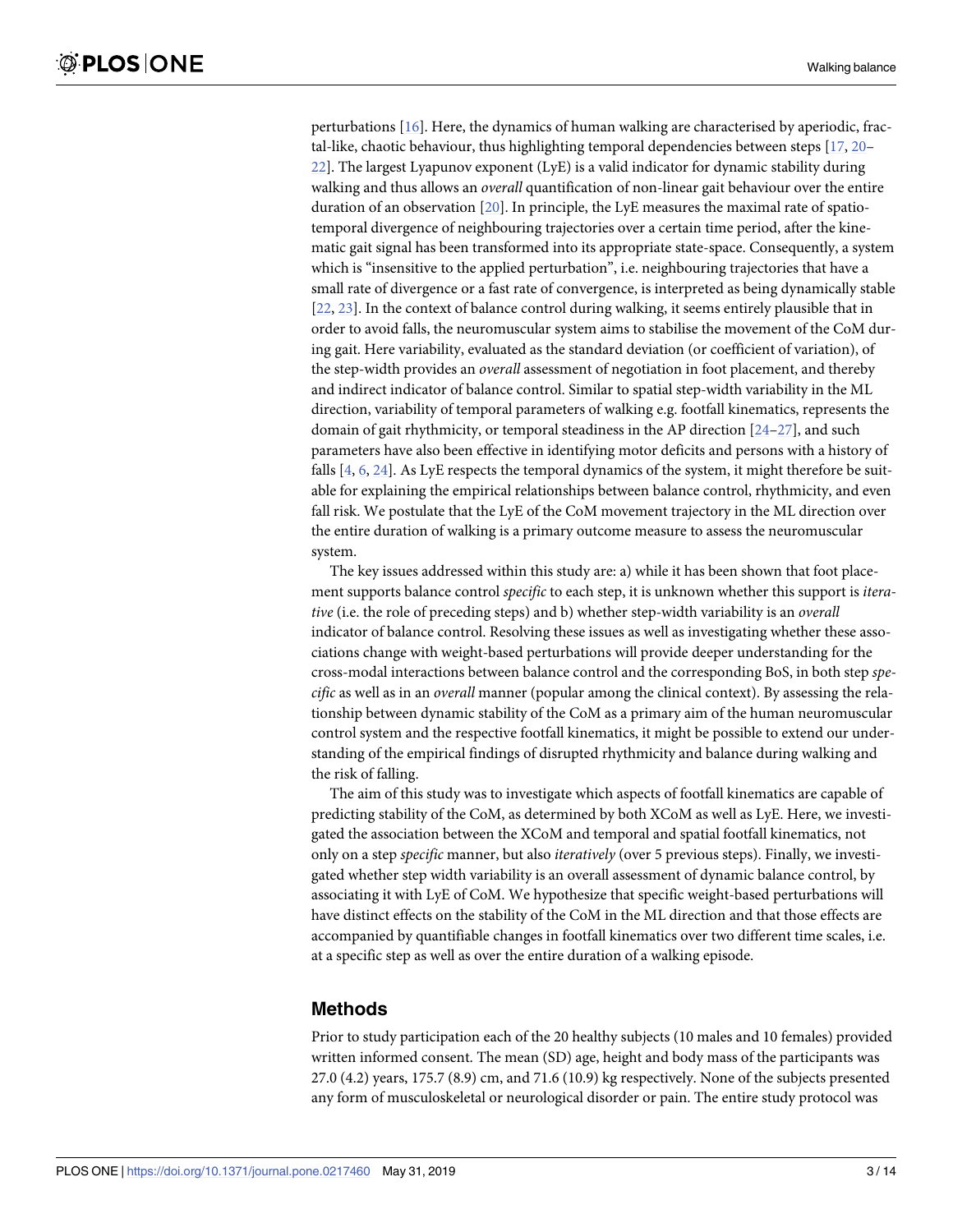<span id="page-5-0"></span>approved by the local ethics committee (ETH Zurich Ethikkommission) and was conducted in accordance with the Declaration of Helsinki.

In order to experimentally investigate the influence of footfall kinematics on CoM stability, subjects were asked to perform barefoot walking trials with different CoM stabilisation requirements. Each subject walked for at least 5 minutes on a motorized treadmill at their selfselected walking speed ("*normg*" condition; group average: 0.96±0.10m/s). Self-selected speed was determined by subjects starting to walk on the gradually accelerating treadmill until subjects reported to have reached a comfortable walking pace. After a short period of time to accommodate to the selected speed in such a manner, subjects were asked whether the speed was still comfortable and wherever necessary the treadmill speed was increased or decreased. The recording of the trial was started with subjects already walking at their comfortable speeds. At the end of the trial the recording was stopped before the treadmill was halted. Additionally, to the *normg* trial, in order to change the requirements of CoM stabilisation, subjects performed four walking trials with +20% bodyweight (*wei20*) and +40% bodyweight (*wei40*) applied with a weight vest, as well as -20% bodyweight (*har20*) and -40% bodyweight (*har40*) unloading in a clinical harness system. A whole-body marker set, consisting of 62 reflective markers, was used with at least 4 markers on each segment of the body, including: both feet, shanks, thighs, upper arms and forearms, the pelvis, the upper trunk and the head. Kinematic data was collected using an optical motion-capture system (Vicon Motion Systems Ltd, UK) at a sampling frequency of 100Hz.

#### **CoM kinematics**

The 3D position of the CoM for each subject was estimated using an available OpenSim model [\[28\]](#page-14-0) as follows: Firstly, the model segments were scaled to represent the body dimensions of each subject. Here, an overall scaling factor was assigned to each segment based on the distances between specific bony landmarks. Next, an inverse kinematics approach was applied for the entire 5 min walking trial in order to generate continuous trajectories of the movement of each segment CoM. The mass of each segment was derived as a ratio of the total body mass of a subject, as defined in the OpenSim model. Finally, 3D trajectory of the virtual body CoM (defined as the weighted average of all body segment CoMs) was obtained using the *Body Kinematics tool* in OpenSim (version 3.3).

The trajectory of the estimated body CoM in the ML direction was then used to evaluate each subject's short-term local dynamic stability (i.e. LyE) during walking. In order to ensure that all time series were of equal lengths, all trials were cropped to the length of the shortest trial in the study, followed by the additional removal of the initial and final 10 seconds of each trial to avoid transients. Afterwards the data was down-sampled to 60Hz, as generally suggested for non-linear analysis of gait dynamics [[22](#page-14-0)]. Prior to performing state-space reconstructions, the appropriate number of embedded dimensions and time lag were identified using the false nearest neighbour and average mutual information approaches respectively for each trial on an individual basis [\[22\]](#page-14-0). Subsequently, Wolf's algorithm was used to estimate the LyE for the trajectory [\[29\]](#page-14-0) of the whole-body CoM in the ML direction.

#### **Footfall kinematics**

The trajectories of all markers on both feet (heel, base metatarsus three, first–and second metatarsus heads) were used to extract the footfall kinematics. Kinematics were low-pass filtered (Butterworth, fourth-order, 25Hz cut-off frequency), prior to the identification of heel-strike and toe-off events using a foot velocity algorithm [[30](#page-14-0)]. Two consecutive heel strikes of the same leg were defined as a stride. Stride time was calculated for both feet independently as the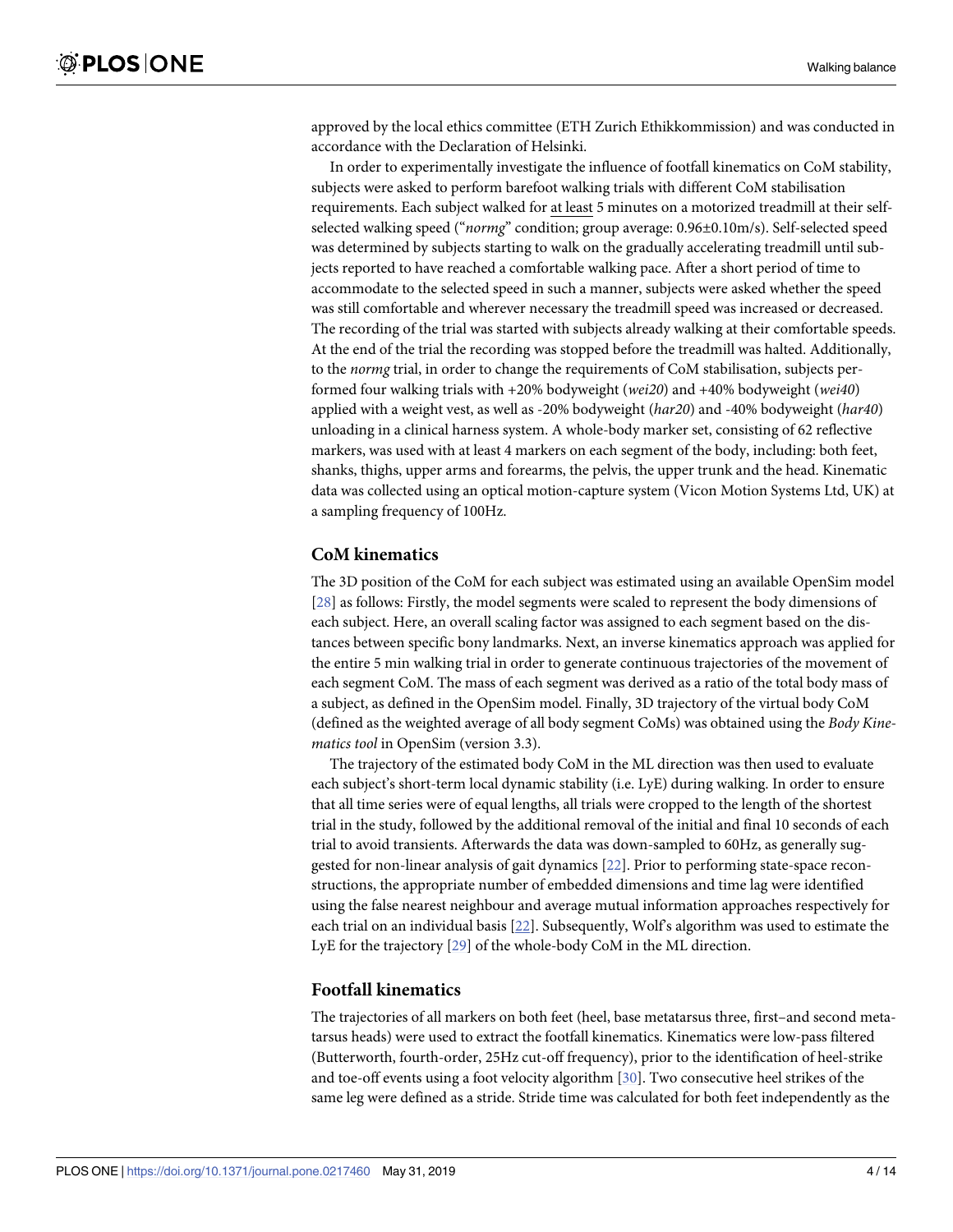<span id="page-6-0"></span>time elapsed between two ipsilateral consecutive heel-strikes, and stride length was defined as the Euclidean normg vector between the x-y foot coordinates at toe-off and its consecutive heel-strike. Step width and length were calculated in the ML direction and AP direction respectively, as the distance between the line of progression of two consecutive ipsilateral heel strikes and the position of the contralateral heel marker at its heel strike. Finally, variability of footfall parameters was evaluated for each foot separately by calculating the coefficient of variation of the parameters obtained.

**Extrapolated centre of mass.** COM velocity (*COMv*) were computed from the first derivative of the calculated COM position (*COMp*) in 3D. The calculated *COMv* data were low pass filtered with a 4<sup>th</sup> order bidirectional Butterworth filter with a cut off frequency of 20Hz. Further, extrapolated centre of mass (XCoM) was derived according to the following definition, adapted from [\[9](#page-13-0)] and [\[31\]](#page-14-0).

$$
XCoM = COMp + \frac{COMv}{\sqrt{\frac{8}{l}}}
$$
\n(1)

Where '*g*' is the acceleration due to gravity and '*l*' is the pendulum length and is defined as the distance between heel marker (placed over the calcaneus bone) to the COM position at heel strike (average over each weight conditions trial per subject).

#### **Statistical analyses**

**Associating footfall kinematics with CoM stability specific to each step.** In order to summarize the relationship between footfall kinematics and the movement of the CoM multiple linear regression analyses using the enter approach was performed. Here, the independent variables were spatial placement of foot (step width and length evaluated successively from both left and right foot), as well as the first and the second difference in the spatial placement of the foot (difference between the current step width and length to the previous two step widths and lengths). This ensured that not only the current step, but also the contributions of the preceding steps from both limbs were used as predictors. In total 13 independent variables including the intercept were used to predict the dependent variable, XCoM in ML, for each participant and perturbation condition separately, using the *regress* procedure in Matlab. In summary, multiple regression tested the following equation at the significance level of 0.05:

$$
XCoM in MLi|part, cond = \beta0... + \beta1,2(Step width)i,limb + \beta3,4(Step length)i,limb... + \beta5,6(\deltaii-1(Step width)limb) + \beta7,8(\deltaii-1(Step length)limb)... + \beta9,10(\deltaii-2(Step width)limb) + \beta1,12(\deltaii-2(Step length)limb)
$$
\n(2)

where, *XCoM*, *step width and step length* were evaluated as described previously, *i* indicates the current heel strike with indices i-1 and i-2 denoting previous gait events, *limb* indicates the heel strike from either the left or the right limb,  $\delta$  indicates the first and the second difference in step width and length from up to two heel strikes,  $\beta_{1...12}$  denote regression coefficients for the respective independent variable, while  $\beta_0$  is the intercept. The multiple regression was run separately for each participant (*part*) and perturbation condition (*cond*).

The coefficient of determination,  $R^2$ , was used to determine the strength of the prediction for each subject and condition individually.

**Establishing step width variability as an overall assessment of balance control.** In order to establish step width variability as an overall assessment of balance control, the effect of the gait perturbations on the parameters: largest lyapunov exponent of the CoM in ML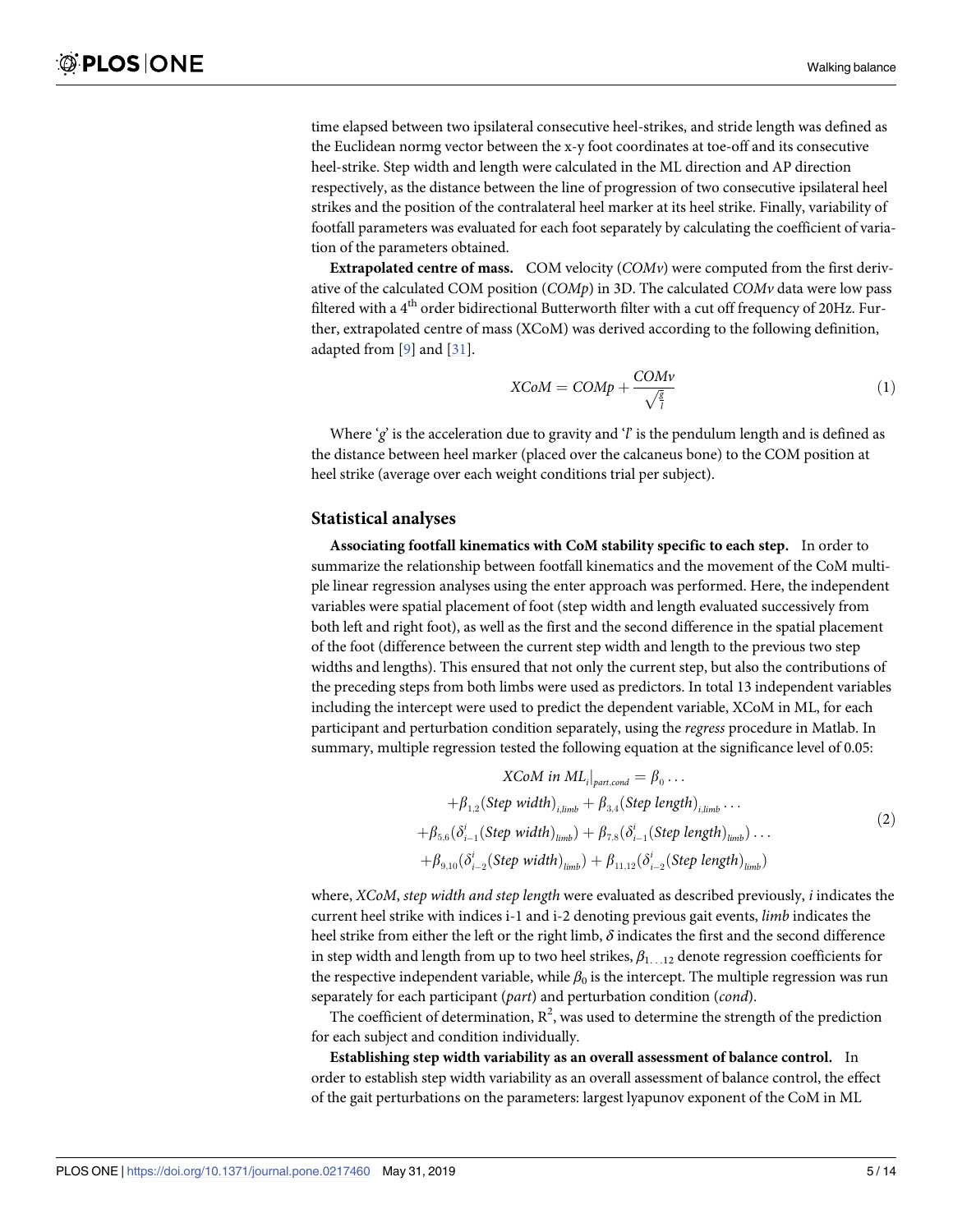<span id="page-7-0"></span>(LyE), coefficient of variation of stride time (CV-ST), and coefficient of variation of step width (CV-SW), was evaluated using a mixed-model repeated measures ANOVA with subjects as random and perturbation conditions (*normg*, *wei20*, *wei40*, *har20*, *har40)* as fixed effects. Posthoc comparisons were made using the least significant difference procedure. The significance level was set at 5%. The ANOVA was conducted in SPSS (SPSS v25, IBM Corp, United States).

In order to investigate the relationship between individual footfall kinematics and walking balance, a structural equation model (SEM) was established (AMOS v23, IBM Corp, United States). Firstly, the association between the exogenous variables CV-SW and CV-ST with the endogenous variable LyE was investigated with a simple linear regression model. Secondly, a model was established which includes both exogenous variables as well as their dependency. Thirdly, the coefficient of variation of step length (CV-SL) was introduced as additional exogenous variable with the aim to maximise the explained LyE variance. The quality of SEM models can be evaluated using a chi-square statistic. However, in order to assess chi-square statistic, the estimated degrees of freedom need to be smaller than the number of distinct degrees of freedom. In order to reduce the number of degrees of freedom in the developed SEM models, associations between exogenous variables were removed from the model in case these were smaller than 0.1. Finally, two more SEM models were developed. For the SEM, the data of all trials was included after removal of outliers (i.e. Z score *>* 3), which resulted in a total of 88 cases (of 5 min walks). The data was tested for multivariate normgality, before fitting the models using the maximum likelihood approach within SEM. In order to assess the performance of the developed model, it was compared to a *saturated* (fully explanatory; parameter estimates = degrees of freedom) and *independence* (fully uncorrelated; no relationships between variables) model. Significance was assumed at p*<*0.05.

#### **Results**

#### **Associating footfall kinematics with CoM stability specific to each step**

The multiple linear regression analyses revealed that footfall kinematics significantly predicted the movement of the CoM, with  $R^2$  values ranging from 0.15 in the *wei20* condition to 0.68 in the *normg* condition [\(Fig](#page-8-0) 1).

#### **Establishing step width variability as an overall assessment of balance control**

The analysis of variances revealed a significant effect of the walking perturbation on LyE  $(F_{(4,95)} = 7.9; p < 0.001)$ , CV-ST  $(F_{(4,72)} = 3.5; p = 0.011)$  and CV-SW  $(F_{(4,69)} = 19.1; p < 0.001)$ . For LyE, the *wei40* condition resulted in a significant increase in LyE compared to the *normg*  $(p = 0.001)$ , *har20* ( $p < 0.001$ ) and *har40* ( $p = 0.005$ ) conditions ([Fig](#page-9-0) 2). CV-ST was significantly increased in the  $har40$  ( $p = 0.02$ ) and showed a trend in  $wei40$  ( $p = 0.09$ ) compared to the *normg* trials. Walking in the harness system resulted in a significant decrease in CV-SW as compared to *normg* (*har40*: p*<*0.001; *har20*: p*<*0.001), *wei20* (*har40*: p*<*0.001; *har20*: p*<*0.001) and *wei40* (*har40*: p*<*0.001; *har20*: p*<*0.001) conditions (see supplementary material S1 [Table\)](#page-12-0).

CV-SW independently was not correlated to LyE [\(Fig](#page-10-0) 3). CV-ST explained 3% of the vari-ance of LyE in the linear regression model (singelST; [Table](#page-10-0) 1). Including both endogenous variables in a multiple regression model (SWST) did not improve the variance explained  $(r^2 =$ 0.03). Since these models were *just identified* (i.e. degrees of freedom (df) = 0), no chi-square statistic could be computed. By removing the association between CV-SW and CV-ST in the SWST\_ind model, one df was released. This model explained  $4\%$  ( $p = 0.51$ ) of the variance of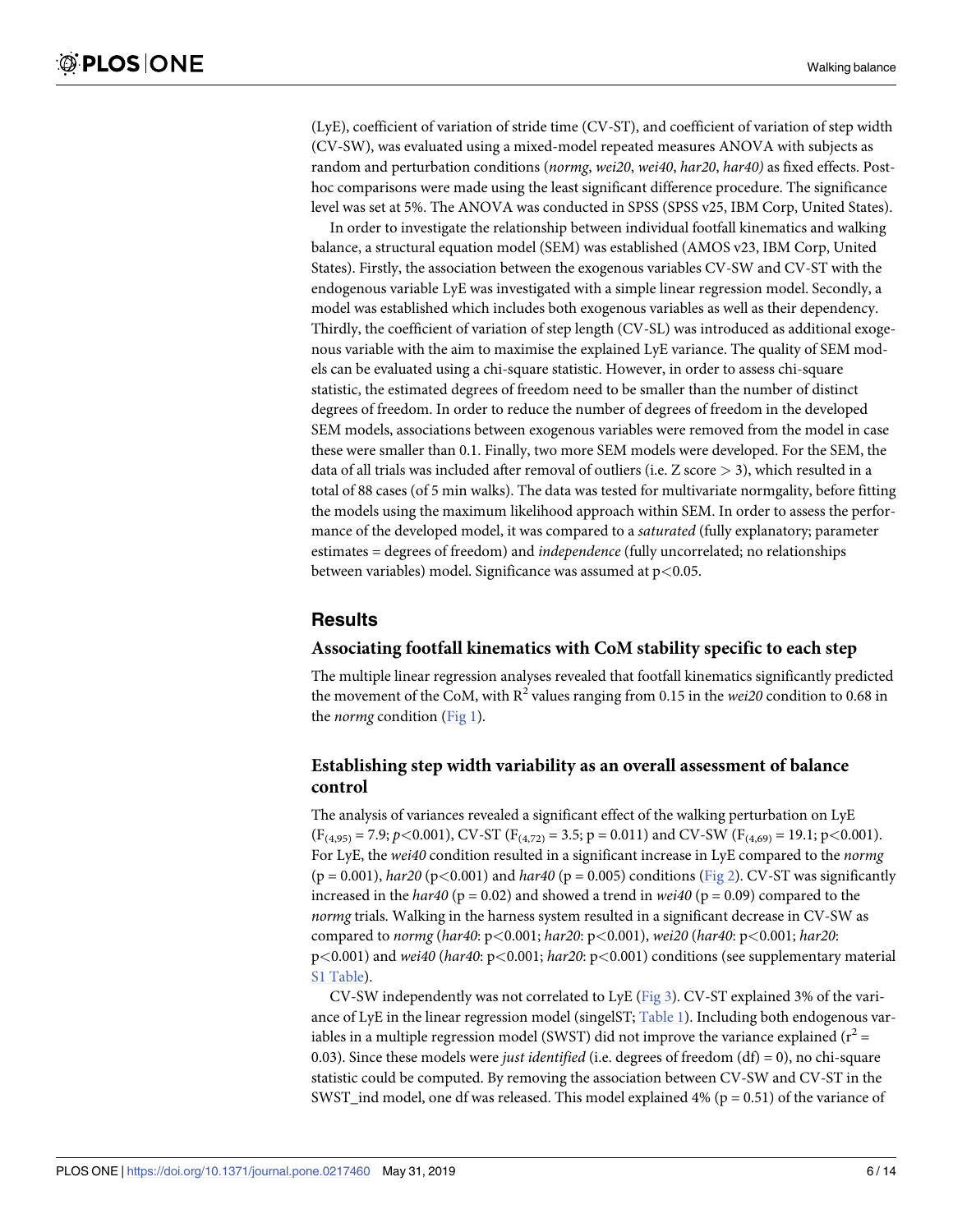<span id="page-8-0"></span>

[Fig](#page-7-0) 1.  $R^2$  values from the multiple linear regression between footfall kinematics and XCoM in the iterative step specific analysis for each experimental **condition.**

<https://doi.org/10.1371/journal.pone.0217460.g001>

LyE, with CV-SW having a stronger association than CV-ST. Inclusion of the parameter CV-SL increased the variance explained in the SWSTSL model to an  $r^2 = 0.07$ , with correlation coefficients of r = -0.29, 0.27 and 0.21 for CV-ST, CV-SL and CV-SW respectively. By removing the small associations (*<*0.1) between CV-SW and CV-SL, as well as those between CV-SW and CV-ST two degrees of freedom were released. The so developed SW-STSL model explained 8% of the variance of LyE, with a non-significant chi-square test ( $p = 0.45$ ), indicating that the results of the SW-STSL model are consistent with the experimental data (see supplementary material S1 [Table\)](#page-12-0).

#### **Discussion**

The aim of this study was to investigate the association between footfall kinematics and the stability of the CoM iteratively over a few specific steps as well as over the entire duration of a walking trial. Our findings provide insights on the role of foot placement in stability of the CoM, as well as whether summary spatio-temporal variability (particularly step width variability) measures are indicators of balance control. Interestingly we found that XCoM can be predicted (up to about 68%) using the step width and length from the current and 4 preceding steps. However, variability of step width and stride time independently, but also in combination summarized over an entire walking trial, were not able to predict dynamic stability of the CoM as indicated by LyE. A combination of step width, stride time and step length variability only predicted 8% of CoM stability variance, and hence questions the application of footfall kinematic variability as a surrogate measure for balance control. Finally, our analysis revealed that the association between step-width (and length) and XCoM was lowest in the 40% weight-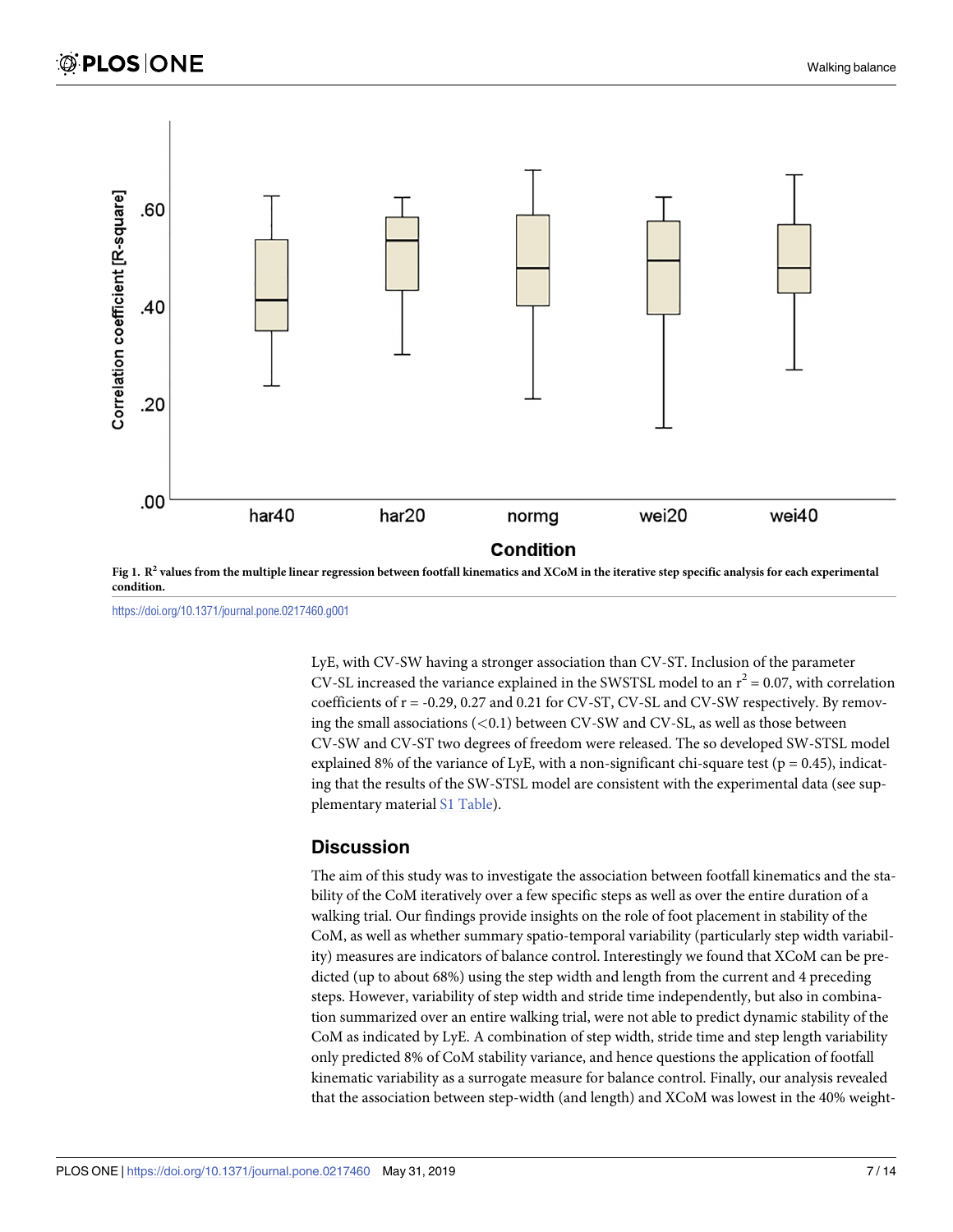<span id="page-9-0"></span>

[Fig](#page-7-0) 2. Effect of the walking conditions on the three main outcome parameters: CV-SW, CV-ST and LyE. Mean (SD) in the table are in units of the outcome, for CV-SW and CV-ST in %, for LyE the exponent value. Bold p-values indicate significance at 5% alpha level in the LSD post-hoc test.

<https://doi.org/10.1371/journal.pone.0217460.g002>

reduction condition, while the largest LyE was observed for the 40% weight-addition condition.

The stabilising harness condition resulted in a significant decrease in CV-SW, and destabilisation of walking with the additional weight showed an increase in CV-SW in the wei20 condition. Variability of step width is thought to reflect balance performance during walking, since the placement of the feet are essential for the active stabilisation of medio-lateral CoM movements [\[26,](#page-14-0) [32\]](#page-15-0). The harness system provides passive stabilisation of the CoM and generally restricts the movements of the CoM in all directions, thus possibly also explaining the observed reduction in CV-SW [[33–35\]](#page-15-0). The opposite effect, destabilisation of CoM movements, was achieved by the addition of weight, as suggested by the observed elevated levels of LyE. Although our study only revealed an increase in CV-SW with the addition of weight in the wei20 condition, other studies have found significant increases in CV-SW and variability of CoM kinematics while walking with additional weight [\[36,](#page-15-0) [37\]](#page-15-0). Therefore, it appears that stabilising harness systems resulted in reduced medio-lateral variability of the CoM. On the other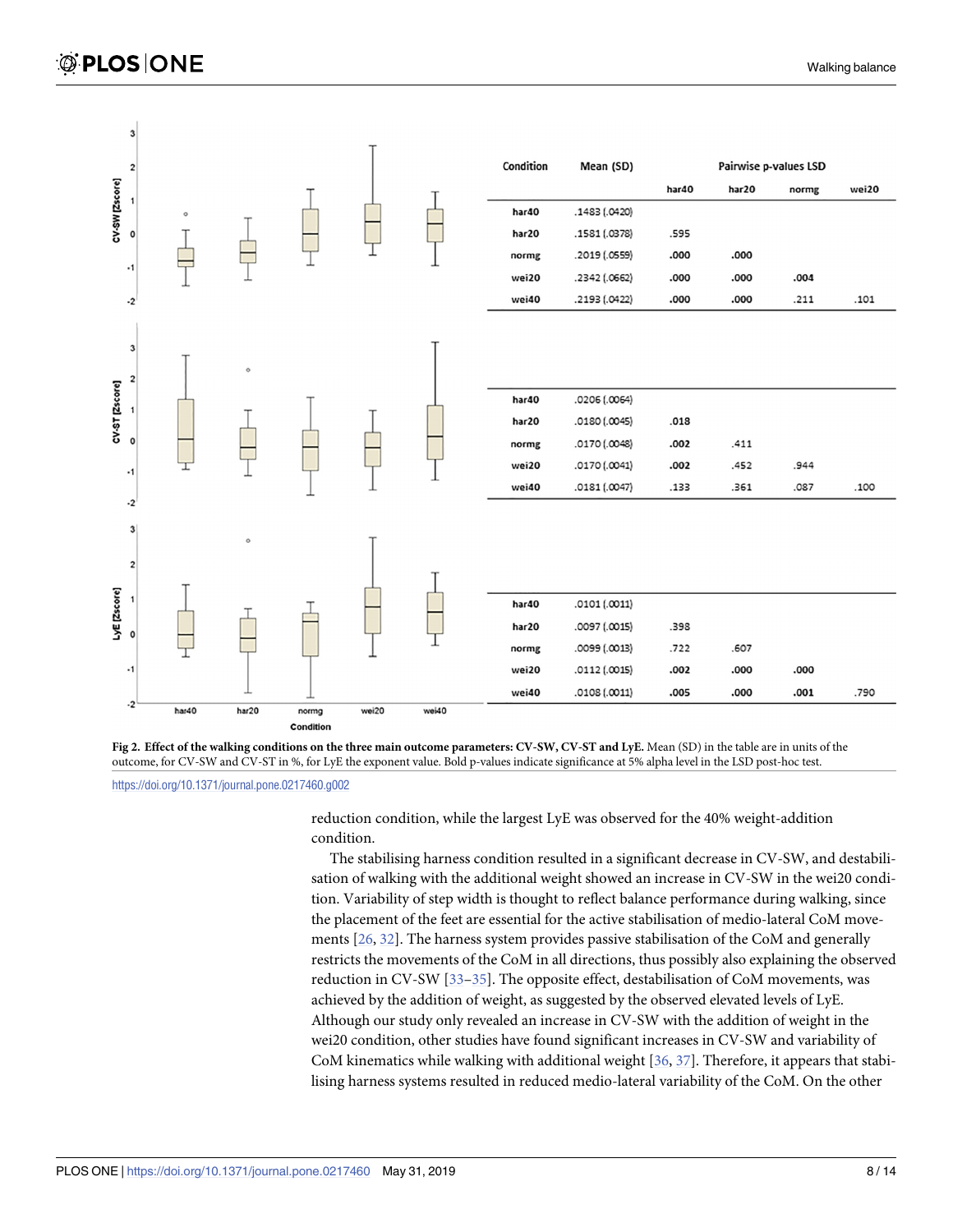<span id="page-10-0"></span>

[Fig](#page-7-0) 3. Overview of all SEM models with total variance explained (bold) and standardised correlation coefficients.

<https://doi.org/10.1371/journal.pone.0217460.g003>

hand, additional weight led to a significant destabilisation of the CoM in the medio-lateral direction (i.e. LyE in wei20 and wei40), which was not accompanied by a similar increase in CV-SW in the wei40 condition ([Fig](#page-9-0) 2). Similarly, a significant reduction in CV-SW in the harness conditions was not accompanied by a further reduction in LyE. Consequently, no linear association between CV-SW and LyE could be established across the five experimental condition. Hence, an increase (or decrease) in CV-SW during perturbed walking, might be insufficient in predicting the LyE of the CoM.

Our results on the relationship between foot placement and the movement of the CoM, are similar to those reported in the literature [\[13\]](#page-14-0). While most of these reports have been proposed for a single step, our neuromuscular system works under stringent temporal constraints (requires approx. 600 ms [[38](#page-15-0)]) when processing sensorimotor signals during walking. Thus, it could be argued that the locomotor adaptation in the event of a destabilising perturbation may therefore happen gradually over more than one single step. Thinking backward, we suspect that the current foot placement may still be an adaptation following a perturbation that happened a while ago [\[39\]](#page-15-0). In line with this argument we proposed the analysis of foot placement

| Table 1. Comparison of SEM models, with tests for multivariate normgality, distinct and estimated degrees of freedom, total variance explained, Chi-square statis- |  |  |  |  |
|--------------------------------------------------------------------------------------------------------------------------------------------------------------------|--|--|--|--|
| tic, Root-mean square error, Chi-square goodness of fit and Akaike information criterion.                                                                          |  |  |  |  |

| Model    | Normgality (C.R.) | <b>Distinct</b><br>Df | <b>Estimate Df</b> | Df       | $^2$ | $X^2$ probability (p-value) | <b>RMSEA</b>             | CMIN/df                  | <b>AIC</b> | AIC<br>sat. | <b>AIC</b><br>ind. |
|----------|-------------------|-----------------------|--------------------|----------|------|-----------------------------|--------------------------|--------------------------|------------|-------------|--------------------|
| singleSW | 0.84              |                       |                    | $\Omega$ | 0.03 | -                           | $\overline{\phantom{a}}$ |                          | 6          | 6           | 6.16               |
| singleST | 1.09              |                       |                    | $\Omega$ | 0.01 | -                           | $\overline{\phantom{a}}$ | $\overline{\phantom{a}}$ | 6          | 6           | 4.56               |
| SWST     | 0.19              | 6                     | 6                  | $\Omega$ | 0.03 |                             | $\overline{\phantom{a}}$ |                          | 12         | 12          | 9.35               |
| SWST ind | 0.19              | 6                     |                    |          | 0.04 | 0.51                        | 0.00                     | 0.44                     | 10.44      | 12          | 9.35               |
| SWSTSL   | 1.52              | 10                    | 10                 | $\Omega$ | 0.07 | $\overline{\phantom{a}}$    | $\overline{\phantom{a}}$ |                          | 20         | 20          | 80.47              |
| SW-STSL  | 1.52              | 10                    | 8                  | $\sim$   | 0.08 | 0.45                        | 0.00                     | 0.80                     | 17.59      | 20          | 80.47              |

C.R.: Critical ratio (values *>* 1.96 indicate significance, with alpha 5%); Df: Degrees of freedom; RMSEA: Root mean square error of approximation; AIC: Akaike information criterion; sat.: Saturated model; ind.: Independent model.

<https://doi.org/10.1371/journal.pone.0217460.t001>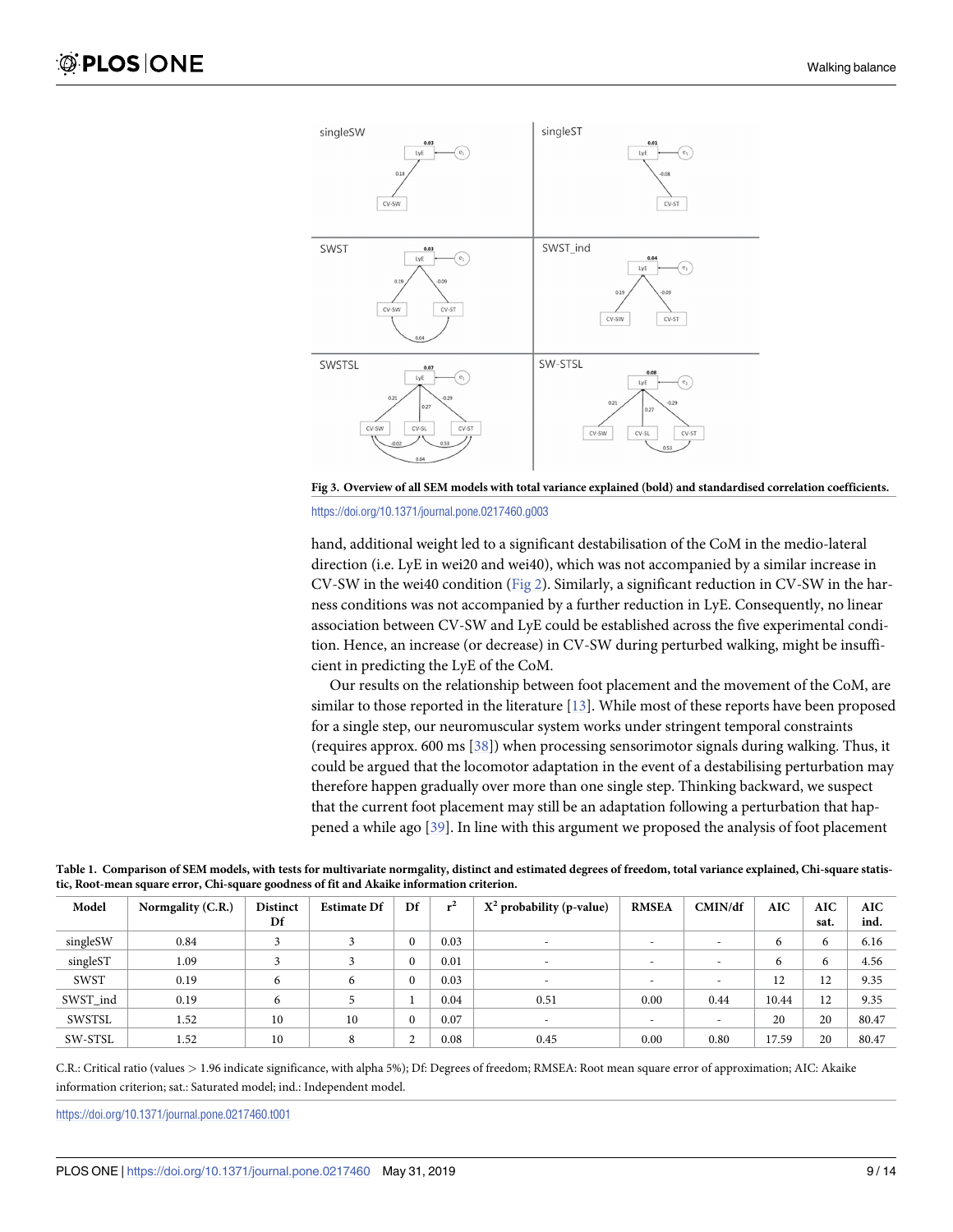<span id="page-11-0"></span>based on state of 5 previous steps (as presented in Eq 3 going as far back as 2<sup>nd</sup> difference between both step width and length, but the knowledge of how many steps required for this approach is limited, subject and perturbation -specific and renders separate investigations). Therefore, we contend that, it's not just the previous state, it's the set of previous states from which the system at the current state gathers information on stability. Such an *iterative* setup allows flexibility to the neuromuscular system for both planning and execution of foot placement such that stability is maintained. We found support for such an iterative process as our analysis predictions maintained between 15–68%. More importantly these associations seem subject-specific, and were generally not influenced by perturbation conditions, except in 40% weight reduction condition.

The behaviour of variability of stride time in response to the perturbation showed an increase of CV-ST in the *har40* condition compared to the *normg* condition, as well as a trend towards an increase in the *wei40* condition (*normg* vs. *wei40;* p = 0.087). An increase in stride time variability indicates reduced rhythmicity of the gait pattern and it has been shown previously that walking with body weight support increases variability of lower extremity temporal kinematics [\[24,](#page-14-0) [25](#page-14-0), [27](#page-14-0), [40](#page-15-0)]. In this context, it has been hypothesized that reduced proprioceptive load receptor input might play an important role for the maintenance of a rhythmic gait pattern [[35](#page-15-0), [40,](#page-15-0) [41\]](#page-15-0). Moreover, it has been reported that increasing load on the body during upright standing results in a reduction of somatosensory evoked potentials from mechanoreceptors of the plantar foot [\[42\]](#page-15-0). Also, patients with diabetic neuropathy, who typically present reduced mechanoreceptor sensitivity in the lower extremities, are found to have elevated levels of stride time variability [[43](#page-15-0), [44](#page-15-0)] and increased fall risk [\[45,](#page-15-0) [46](#page-15-0)]. Therefore, we hypothesize that reduced availability of mechanoreceptive information during decreased as well as increased body weight conditions results in the disturbance of gait rhythmicity as presented in this study. However, there was no clear association between stability of the CoM and gait rhythmicity, since in the harness conditions CV-ST was significantly elevated but not LyE, and conversely that during load carriage LyE was significantly increased, whereas CV-ST only showed a non-significant trend. Again, since there was no linear association between CV-ST and LyE it appears that the empirical association between increased fall risk and decreased gait rhythmicity [[3,](#page-13-0) [6,](#page-13-0) [14,](#page-14-0) [24,](#page-14-0) [45\]](#page-15-0) might not be established via a decrease in CoM stability, but probably via other mechanisms such as an increase in toe clearance variability and an increased risk for stumbling as well as their combination [\[47\]](#page-15-0).

Most of our SEM models were not capable of associating measures to quantify variability of footfall kinematics with the stability of the CoM as represented by LyE. In particular, the *singleSW* model (i.e. ordinary linear regression model) failed to reveal any correlation between LyE of CoM and CV-SW. In contrast, Young and Dingwell reported that up to 41% of trunk stability can be explained by step width variability [[48](#page-15-0)]. However, there are considerable differences between the two studies, which might explain the inconsistent results. For example, the reported association was found for the stability measure of maximum Floquet multipliers as compared to short-term local stability (i.e. LyE) reported here. Although both measures are thought to quantify the stability of a system in response to perturbations, the former measure assumes strict periodicity as opposed to aperiodicity of the latter, and in general only a weak association has been found between the two measures [\[17\]](#page-14-0). Interestingly, the *SW-STSL* SEM model indicated a non-significant difference between the observed and predicted covariance matrices, a good relative CMIN value and a reasonable AIC value, which speaks in favour of the model ability to predict CoM stability. However, the magnitude of the association was too low with only 8% of CoM stability variance explained by *SW-ST-SL* variables, to provide reasonable predictions. It appears that CoM stability is a complex mechanism requiring intricate spatial and temporal control of foot strike patterns. In a similar manner, Dingwell and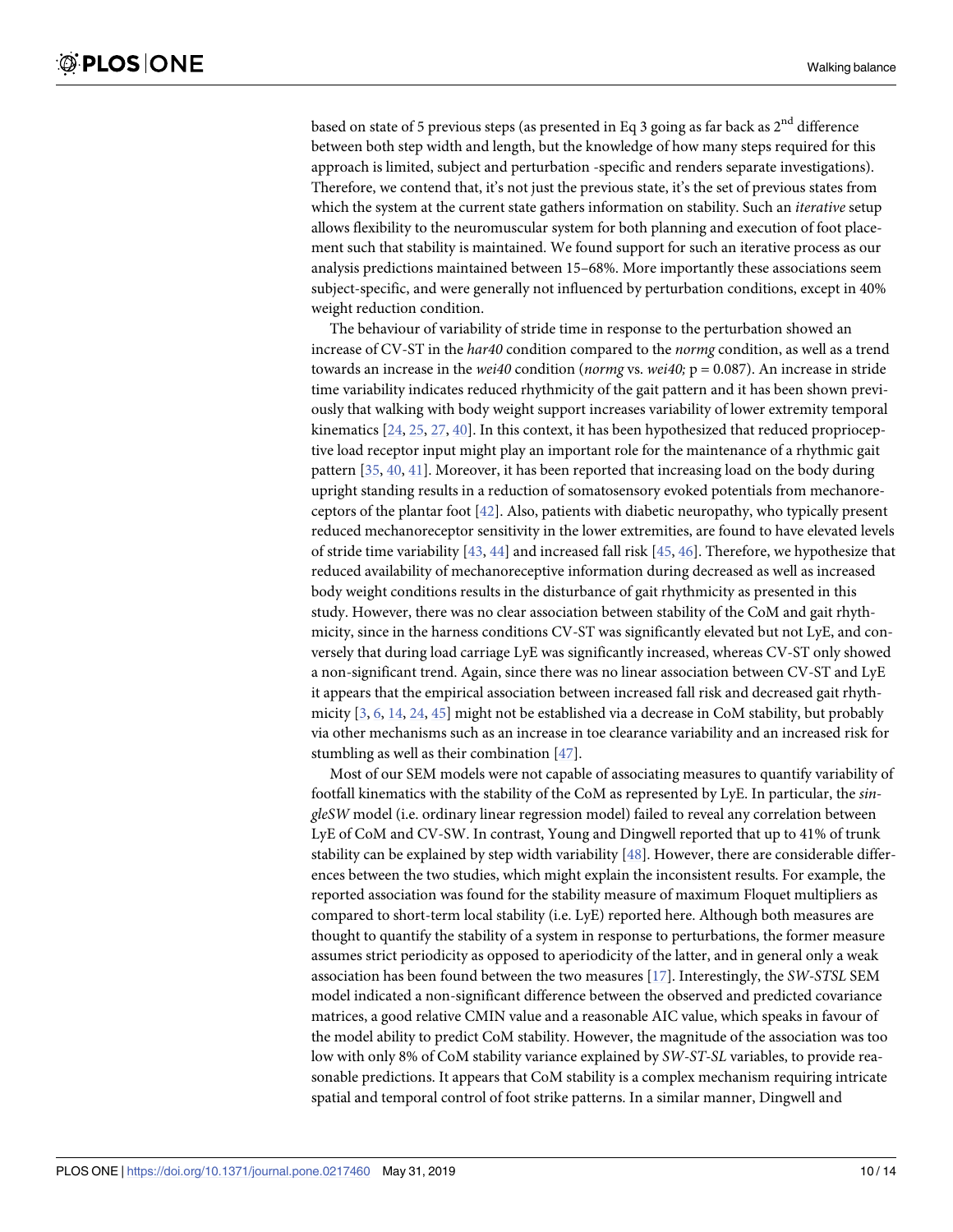<span id="page-12-0"></span>coworkers showed that changing either step width or stride length patterns results in significant changes in the short-term local stability of the trunk [\[48\]](#page-15-0). It appears that a complex interaction of multifaceted footfall mechanisms govern trunk stability. For example, an increase in step width variability was associated with either increased or decreased medio-lateral trunk stability, depending on the average step length. On the other hand, a decrease in stride time variability was associated with either increased or decreased trunk stability, depending on the average step width [\[48\]](#page-15-0). Similarly, in this study, a decrease in CV-SW seemed to occur independently of a change in CoM stability, but decreased CoM stability was associated with increased step width variability. In a similar manner, an increased CV-ST might occur with or without a change of LyE. These observations therefore highlight the biomechanical and neuromotor control complexity that is required for maintaining dynamic stability during walking. Likewise, these observations emphasize the need for similarly holistic explanatory models that allow inclusion of several gait parameters to predict walking stability, and thereby justify the application of tools such as structural equation modelling in biomechanical research.

A general limitation of many statistical tools to investigate the relationships between sets of variables is the assumption of linearity, which is also the case in the model applied here. Applicability of the SEM model might therefore be limited by the non-linear behaviour of CV-SW, CV-ST and LyE in respect to walking conditions. Rather than including all conditions on one model, a separate analysis of walking conditions might have been more appropriate, but this would have required a much larger sample size. Also, it should be considered that gait measures might underlie floor effects when being investigated in a high performing group, such that a further change in gait performance could be observed with these metrics (i.e. due to the highly stable walking patterns in the *normg* condition, no additional stability was observed in the harness trials). Therefore, the rather low sample size as well as the fact that a healthy young group was investigated here should be considered when drawing conclusions regarding the relationship between dynamic walking stability and variability of footfall kinematics reported in this study.

In the young and healthy group investigated in this study, additional weight led to decreased dynamic stability during walking on a treadmill. A stabilising harness system did not provide further stability to those subjects. Stride time variability increased when walking with additional weight, and step width variability reduced during walking in the harness system. During the iterative step-by-step observation, footfall kinematics explain about 50% of the variation in the centre of mass trajectory. However, a multiple step observation and the observation of footfall variability over an entire walking trial failed and those two footfall parameters were not able to predict dynamic stability in the medio-lateral direction in a structural equation model. The best model, after additional inclusion of stride length variability, allowed to significantly explain only 8% of the variance found in dynamic stability. It appears that dynamic stability of the centre of mass requires the complex control of spatial and temporal gait parameters in the frontal as well as the sagittal plane, but is not sufficiently described by the variability of step width alone. Furthermore, it appears that the unordered observation of footfall placement (i.e. variability measures of step width and stride time over one trial) removes the well-established step-by-step association between foot placement and CoM stability in clinical multiple steps including observations. Thus, dynamic stability of the walking pattern cannot be assessed by only evaluating step width variability. Consequently, the claim of step width variability being representative of dynamic walking balance should be revised.

### **Supporting information**

**S1 [Table.](http://www.plosone.org/article/fetchSingleRepresentation.action?uri=info:doi/10.1371/journal.pone.0217460.s001) The excel table includes data for each participant each condition for the main outcome parameters CV-SW, CV-ST, CV-SL and LyE in both nominal (Worksheet**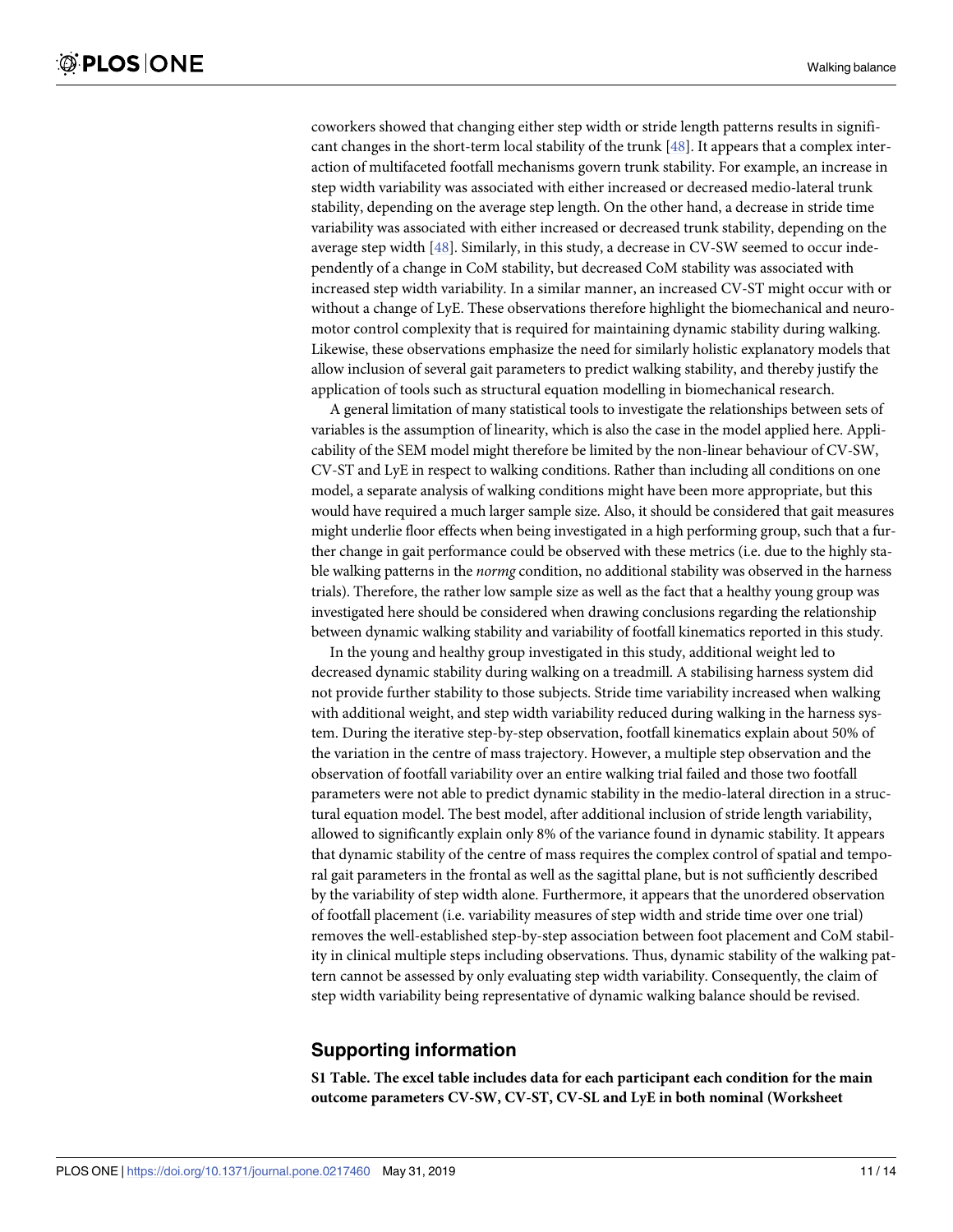<span id="page-13-0"></span>**Data\_ANOVA) and standardized (z-scores Worksheet Data\_SEM).** (XLSX)

#### **Author Contributions**

**Conceptualization:** Niklas König Ignasiak, William R. Taylor, Navrag B. Singh.

Data curation: Niklas König Ignasiak, Navrag B. Singh.

Formal analysis: Niklas König Ignasiak, Deepak K. Ravi, Seyyed Hamed Hosseini Nasab, Navrag B. Singh.

**Funding acquisition:** William R. Taylor.

**Investigation:** Niklas König Ignasiak, Stefan Orter.

**Methodology:** Niklas König Ignasiak, Seyyed Hamed Hosseini Nasab, Navrag B. Singh.

**Project administration:** Niklas König Ignasiak, Stefan Orter.

**Resources:** William R. Taylor.

**Supervision:** Niklas König Ignasiak, Navrag B. Singh.

**Writing** – **original draft:** Niklas König Ignasiak, Deepak K. Ravi, William R. Taylor, Navrag B. Singh.

**Writing** - review & editing: Niklas König Ignasiak, Deepak K. Ravi, William R. Taylor, Navrag B. Singh.

#### **References**

- **[1](#page-3-0).** Lord S, Galna B, Rochester L. Moving forward on gait measurement: toward a more refined approach. Mov Disord. 2013; 28(11):1534–43. <https://doi.org/10.1002/mds.25545> PMID: [24132841](http://www.ncbi.nlm.nih.gov/pubmed/24132841).
- **[2](#page-3-0).** Lord S, Galna B, Verghese J, Coleman S, Burn D, Rochester L. Independent domains of gait in older adults and associated motor and nonmotor attributes: validation of a factor analysis approach. J Gerontol A Biol Sci Med Sci. 2013; 68(7):820–7. <https://doi.org/10.1093/gerona/gls255> PMID: [23250001](http://www.ncbi.nlm.nih.gov/pubmed/23250001).
- **[3](#page-3-0).** Hamacher D, Singh NB, Van Dieen JH, Heller MO, Taylor WR. Kinematic measures for assessing gait stability in elderly individuals: a systematic review. J R Soc Interface. 2011; 8(65):1682-98. [https://doi.](https://doi.org/10.1098/rsif.2011.0416) [org/10.1098/rsif.2011.0416](https://doi.org/10.1098/rsif.2011.0416) PMID: [21880615;](http://www.ncbi.nlm.nih.gov/pubmed/21880615) PubMed Central PMCID: PMCPMC3203491.
- **[4](#page-4-0).** Konig N, Taylor WR, Baumann CR, Wenderoth N, Singh NB. Revealing the quality of movement: A meta-analysis review to quantify the thresholds to pathological variability during standing and walking. Neurosci Biobehav Rev. 2016; 68:111–9. <https://doi.org/10.1016/j.neubiorev.2016.03.035> PMID: [27189783](http://www.ncbi.nlm.nih.gov/pubmed/27189783).
- **[5](#page-3-0).** Deandrea S, Lucenteforte E, Bravi F, Foschi R, La Vecchia C, Negri E. Risk factors for falls in community-dwelling older people: a systematic review and meta-analysis. Epidemiology. 2010; 21(5):658–68. <https://doi.org/10.1097/EDE.0b013e3181e89905> PMID: [20585256.](http://www.ncbi.nlm.nih.gov/pubmed/20585256)
- **[6](#page-3-0).** Konig N, Taylor WR, Armbrecht G, Dietzel R, Singh NB. Identification of functional parameters for the classification of older female fallers and prediction of 'first-time' fallers. J R Soc Interface. 2014; 11 (97):20140353. <https://doi.org/10.1098/rsif.2014.0353> PMID: [24898021](http://www.ncbi.nlm.nih.gov/pubmed/24898021); PubMed Central PMCID: PMCPMC4208368.
- **[7](#page-3-0).** Brach JS, Berlin JE, VanSwearingen JM, Newman AB, Studenski SA. Too much or too little step width variability is associated with a fall history in older persons who walk at or near normgal gait speed. J Neuroeng Rehabil. 2005; 2:21. <https://doi.org/10.1186/1743-0003-2-21> PMID: [16042812;](http://www.ncbi.nlm.nih.gov/pubmed/16042812) PubMed Central PMCID: PMCPMC1187917.
- **[8](#page-3-0).** Mortaza N, Abu Osman NA, Mehdikhani N. Are the spatio-temporal parameters of gait capable of distinguishing a faller from a non-faller elderly? Eur J Phys Rehabil Med. 2014; 50(6):677–91. PMID: [24831570](http://www.ncbi.nlm.nih.gov/pubmed/24831570).
- **[9](#page-3-0).** Hof AL. The 'extrapolated center of mass' concept suggests a simple control of balance in walking. Hum Mov Sci. 2008; 27(1):112–25. Epub 2007/10/16. <https://doi.org/10.1016/j.humov.2007.08.003> PMID: [17935808](http://www.ncbi.nlm.nih.gov/pubmed/17935808).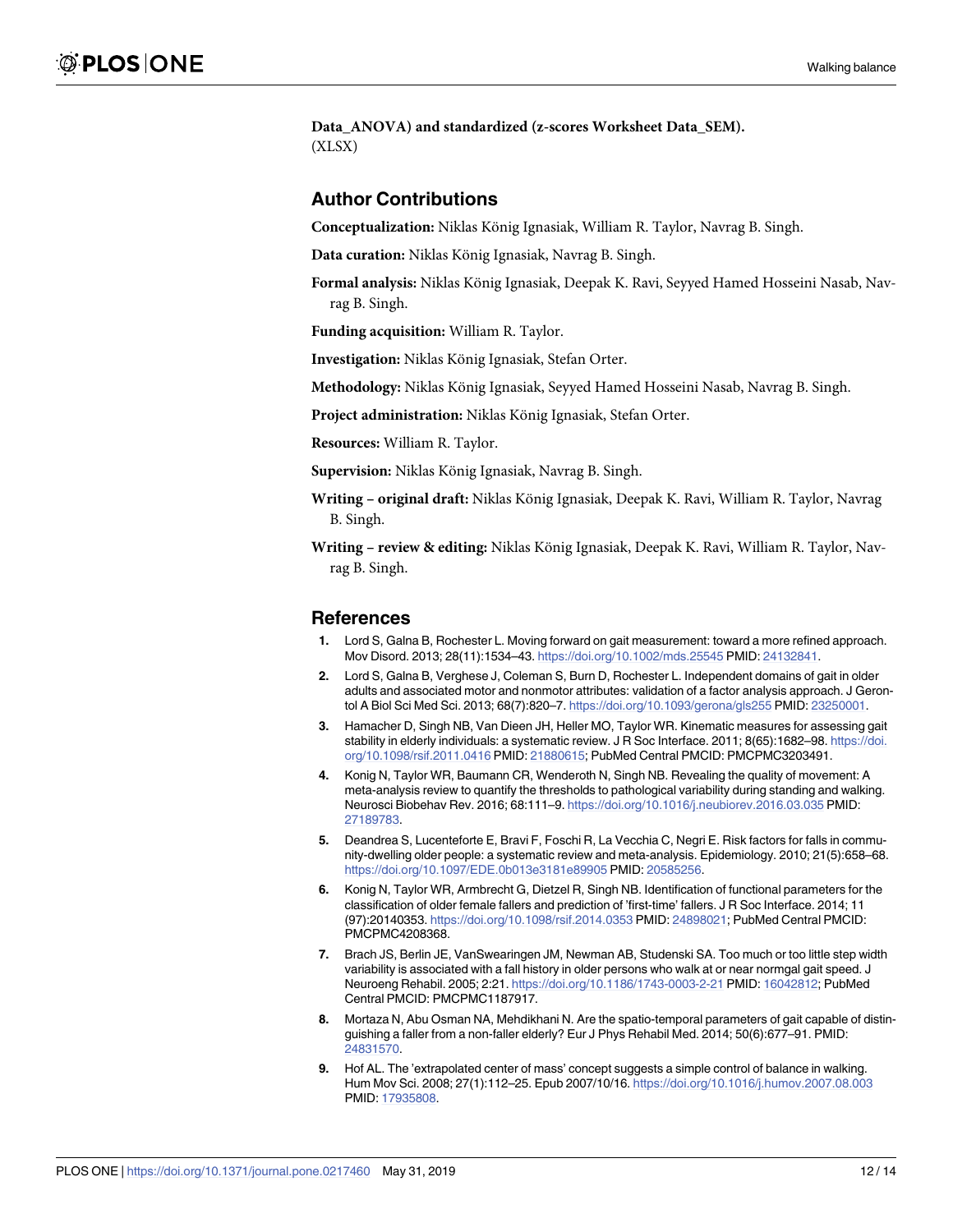- <span id="page-14-0"></span>**10.** Townsend MA. Biped gait stabilization via foot placement. J Biomech. 1985; 18(1):21–38. Epub 1985/ 01/01. PMID: [3980486](http://www.ncbi.nlm.nih.gov/pubmed/3980486).
- **[11](#page-3-0).** Wang Y, Srinivasan M. Stepping in the direction of the fall: the next foot placement can be predicted from current upper body state in steady-state walking. Biol Lett. 2014; 10(9). Epub 2014/09/26. [https://](https://doi.org/10.1098/rsbl.2014.0405) [doi.org/10.1098/rsbl.2014.0405](https://doi.org/10.1098/rsbl.2014.0405) PMID: [25252834;](http://www.ncbi.nlm.nih.gov/pubmed/25252834) PubMed Central PMCID: PMCPMC4190959.
- **[12](#page-3-0).** Bruijn SM, van Dieen JH. Control of human gait stability through foot placement. J R Soc Interface. 2018; 15(143). <https://doi.org/10.1098/rsif.2017.0816> PMID: [29875279;](http://www.ncbi.nlm.nih.gov/pubmed/29875279) PubMed Central PMCID: PMC6030625.
- **[13](#page-3-0).** Hurt CP, Rosenblatt N, Crenshaw JR, Grabiner MD. Variation in trunk kinematics influences variation in step width during treadmill walking by older and younger adults. Gait Posture. 2010; 31(4):461–4. Epub 2010/02/27. <https://doi.org/10.1016/j.gaitpost.2010.02.001> PMID: [20185314.](http://www.ncbi.nlm.nih.gov/pubmed/20185314)
- **[14](#page-3-0).** Maki BE. Gait changes in older adults: predictors of falls or indicators of fear. J Am Geriatr Soc. 1997; 45(3):313–20. PMID: [9063277](http://www.ncbi.nlm.nih.gov/pubmed/9063277).
- **[15](#page-3-0).** Stimpson KH, Heitkamp LN, Embry AE, Dean JC. Post-stroke deficits in the step-by-step control of paretic step width. Gait Posture. 2019; 70:136–40. Epub 2019/03/12. [https://doi.org/10.1016/j.gaitpost.](https://doi.org/10.1016/j.gaitpost.2019.03.003) [2019.03.003](https://doi.org/10.1016/j.gaitpost.2019.03.003) PMID: [30856525.](http://www.ncbi.nlm.nih.gov/pubmed/30856525)
- **[16](#page-3-0).** Dingwell JB, Cusumano JP, Cavanagh PR, Sternad D. Local dynamic stability versus kinematic variability of continuous overground and treadmill walking. J Biomech Eng. 2001; 123(1):27–32. PMID: [11277298](http://www.ncbi.nlm.nih.gov/pubmed/11277298).
- **[17](#page-4-0).** Dingwell JB, Kang HG. Differences between local and orbital dynamic stability during human walking. J Biomech Eng. 2007; 129(4):586–93. <https://doi.org/10.1115/1.2746383> PMID: [17655480](http://www.ncbi.nlm.nih.gov/pubmed/17655480).
- **[18](#page-3-0).** Hof AL, Gazendam MG, Sinke WE. The condition for dynamic stability. J Biomech. 2005; 38(1):1–8. <https://doi.org/10.1016/j.jbiomech.2004.03.025> PMID: [15519333.](http://www.ncbi.nlm.nih.gov/pubmed/15519333)
- **[19](#page-3-0).** Winter DA. Biomechanics and Motor Control of Human Movement. 4th ed. Hoboken, NJ: John Wiley & Sons; 2009.
- **[20](#page-3-0).** Bruijn SM, Meijer OG, Beek PJ, van Dieen JH. Assessing the stability of human locomotion: a review of current measures. J R Soc Interface. 2013; 10(83):20120999. <https://doi.org/10.1098/rsif.2012.0999> PMID: [23516062](http://www.ncbi.nlm.nih.gov/pubmed/23516062); PubMed Central PMCID: PMCPMC3645408.
- **21.** Hausdorff JM, Peng CK, Ladin Z, Wei JY, Goldberger AL. Is walking a random walk? Evidence for longrange correlations in stride interval of human gait. J Appl Physiol (1985). 1995; 78(1):349–58. Epub 1995/01/01. <https://doi.org/10.1152/jappl.1995.78.1.349> PMID: [7713836](http://www.ncbi.nlm.nih.gov/pubmed/7713836).
- **[22](#page-4-0).** Stergiou N. Nonlinear analysis for human movement variability. Boca Raton: CRC Press; 2016.
- **[23](#page-4-0).** Dingwell JB, Cusumano JP. Nonlinear time series analysis of normgal and pathological human walking. Chaos. 2000; 10(4):848–63. <https://doi.org/10.1063/1.1324008> PMID: [12779434](http://www.ncbi.nlm.nih.gov/pubmed/12779434).
- **[24](#page-4-0).** Hausdorff JM, Edelberg HK, Mitchell SL, Goldberger AL, Wei JY. Increased gait unsteadiness in community-dwelling elderly fallers. Arch Phys Med Rehabil. 1997; 78(3):278–83. Epub 1997/03/01. PMID: [9084350](http://www.ncbi.nlm.nih.gov/pubmed/9084350).
- **[25](#page-11-0).** Frenkel-Toledo S, Giladi N, Peretz C, Herman T, Gruendlinger L, Hausdorff JM. Effect of gait speed on gait rhythmicity in Parkinson's disease: variability of stride time and swing time respond differently. J Neuroeng Rehabil. 2005; 2:23. Epub 2005/08/02. <https://doi.org/10.1186/1743-0003-2-23> PMID: [16053531](http://www.ncbi.nlm.nih.gov/pubmed/16053531); PubMed Central PMCID: PMCPMC1188069.
- **[26](#page-9-0).** Gabell A, Nayak US. The effect of age on variability in gait. J Gerontol. 1984; 39(6):662–6. PMID: [6491179](http://www.ncbi.nlm.nih.gov/pubmed/6491179).
- **[27](#page-4-0).** Konig N, Singh NB, Baumann CR, Taylor WR. Can Gait Signatures Provide Quantitative Measures for Aiding Clinical Decision-Making? A Systematic Meta-Analysis of Gait Variability Behavior in Patients with Parkinson's Disease. Front Hum Neurosci. 2016; 10:319. [https://doi.org/10.3389/fnhum.2016.](https://doi.org/10.3389/fnhum.2016.00319) [00319](https://doi.org/10.3389/fnhum.2016.00319) PMID: [27445759;](http://www.ncbi.nlm.nih.gov/pubmed/27445759) PubMed Central PMCID: PMCPMC4927578.
- **[28](#page-5-0).** Rajagopal A, Dembia CL, DeMers MS, Delp DD, Hicks JL, Delp SL. Full-Body Musculoskeletal Model for Muscle-Driven Simulation of Human Gait. IEEE Trans Biomed Eng. 2016; 63(10):2068–79. [https://](https://doi.org/10.1109/TBME.2016.2586891) [doi.org/10.1109/TBME.2016.2586891](https://doi.org/10.1109/TBME.2016.2586891) PMID: [27392337](http://www.ncbi.nlm.nih.gov/pubmed/27392337).
- **[29](#page-5-0).** Wolf A, Swift JB, Swinney HL, Vastano JA. Determining Lyapunov exponents from a time series. Physica D. 1985; 16:285–317.
- **[30](#page-5-0).** O'Connor CM, Thorpe SK, O'Malley MJ, Vaughan CL. Automatic detection of gait events using kinematic data. Gait Posture. 2007; 25(3):469–74. <https://doi.org/10.1016/j.gaitpost.2006.05.016> PMID: [16876414](http://www.ncbi.nlm.nih.gov/pubmed/16876414).
- **[31](#page-6-0).** Young PMM, Wilken JM, Dingwell JB. Dynamic margins of stability during human walking in destabilizing environments. Journal of Biomechanics. 2012; 45(6):1053–9. [https://doi.org/10.1016/j.jbiomech.](https://doi.org/10.1016/j.jbiomech.2011.12.027) [2011.12.027](https://doi.org/10.1016/j.jbiomech.2011.12.027) PubMed PMID: WOS:000302980600023. PMID: [22326059](http://www.ncbi.nlm.nih.gov/pubmed/22326059)